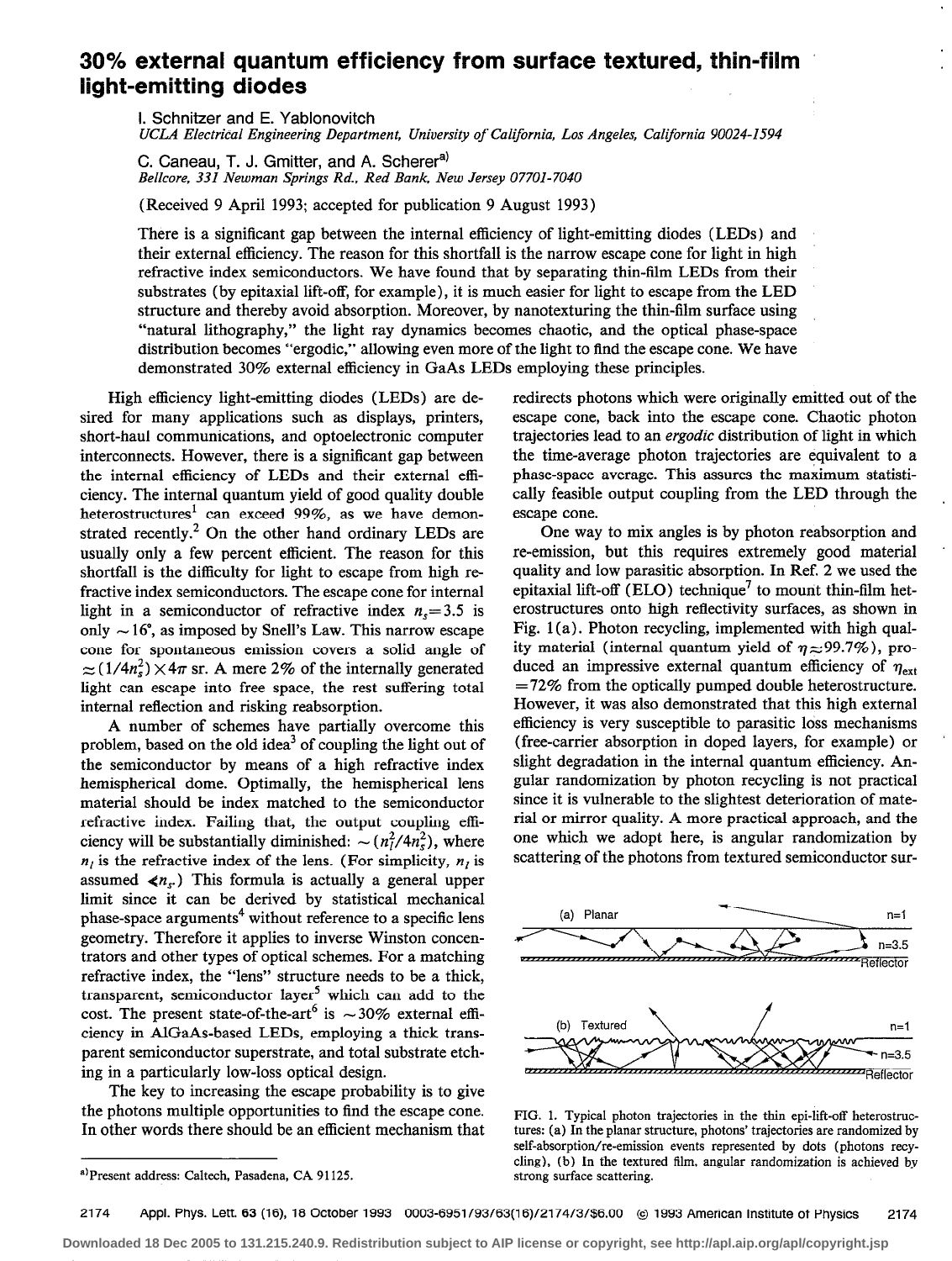faces. Thus the textured film geometry, schematically shown in Fig. 1(b), can boost the external efficiency to 50% or more, while relieving the demand for (i), the utmost material quality and (ii), low parasitic losses, as required by the planar film geometry of Fig.  $1(a)$ .

Our approach has two key components: (i) separation of thin-film heterojunctions from the growth substrate using the  $ELO<sup>7</sup>$  technique, and (ii) nanotexturing of the thinfilm semiconductor surface by natural lithography. $8$  The principles and the device geometry that are demonstrated here can be applied to other material systems to obtain bright visible LEDs as well.

To model the behavior of the trapped photons we invoke a rate equation approach which was introduced<sup>4</sup> to analyze the ergodic behavior of light in solar cells and LEDs. The implicit assumption of such an approach is that the photon trajectories are completely randomized with respect to internal angles in the semiconductor, i.e., they behave as a photon gas. In steady state, the photon creation rate and total loss rate balance. Hence the external efficiency is given by the ratio of the emission rate into the escape cone, to the total loss rate.

In general, photons will be lost from the semiconductor by escape through the film's top surface, and by absorption in the bulk and at the rear reflector surface. The loss rate by escape through the top surface is:

$$
\int_0^{\theta_c} \int dA B_{\rm int} T(\theta) \cos \theta 2\pi \sin \theta \, d\theta = \frac{\pi B_{\rm int} A \overline{T}}{n^2}, \quad (1)
$$

where  $B_{\text{int}}$  is the internal brightness in photons/cm<sup>2</sup>/s/sr,  $\theta$  is the polar angle, A is the surface area,  $\theta_c$  is the critical escape angle ( $\sim 16^{\circ}$ ) given by sin  $\theta_c = 1/n$ , and  $\overline{T}$  is the angle averaged transmission coefficient through the top semiconductor surface. The loss rate due to absorption at the rear reflector surface is also a surface integral

$$
\int_{0}^{\pi/2} dA B_{int}[1 - R(\theta)] \cos \theta 2\pi \sin \theta d\theta = \pi B_{int} A[1 - \overline{R}]
$$
\n(2)

and  $\overline{R}$  is the angle averaged reflectivity. The loss of photons from the bulk is given by the volume integrated absorption

$$
\int \alpha(z) B_{\rm int} d\Omega \ dV = 4\pi B_{\rm int} A \Big( (1 - \eta) \alpha_0 d_0 + \sum_{j \neq 0} \alpha_j d_j \Big), \tag{3}
$$

where  $dV$  is the volume increment,  $d\Omega$  is the solid-angle increment,  $\alpha(z)$  is the local absorption coefficient, and  $\alpha_i$ and  $d_i$  are the absorptivity and thickness of the *j*th layer, respectively. The band-to-band absorption in the active layer,  $\alpha_0$ , produces electron-hole pairs, which may be subdivided into a portion  $(1 - \eta)\alpha_0$ , which leads to nonradiative recombination and heat, and a portion  $\eta a_0$  which leads to radiative re-emission. The radiative part rejoins the internal photon gas with no net loss or gain and is not included in the rate equations. By contrast, parasitic absorption in the layers  $j\neq 0$ , is regarded as a total loss.



FIG. 2. Schematic cross section of an epi-lift-off, textured, LED van der Waals bonded onto a  $SiO<sub>2</sub>$  coated metallic reflector. The narrow spatial distribution of injection current [the curve on the graph  $j(x)$  vs x] is due to intentional current crowding. This helps keep the light-emitting region away from the absorbing electrical contacts. The width of the textured stripe is  $\sim$  50 times the film thickness.

The escape efficiency is given by the ratio between the outflow through the escape cone, Eq. ( 1 ), divided by the total photon outflow, Eqs.  $(1)$ – $(3)$ . Hence, the external quantum efficiency of the LED is given by

$$
\eta_{\text{ext}} = \eta \, \frac{\bar{T}/4n^2}{\bar{T}/4n^2 + (1-\eta)\alpha_0 d_0 + L/4},\tag{4}
$$

where all the parasitic loss terms are included in the double-pass loss  $L = (1 - \overline{R}) + \sum 4a_j d_j$ . Thus parasitic losses 0.05 per pass boosts LED efficiency to 50% or more.

The actual LED structure is shown in Fig. 2. A conventional  $n^+$ -AlGaAs/p-GaAs/p<sup>+</sup>-AlGaAs double heterostructure is grown over a  $0.05$ - $\mu$ m-thick AlAs release layer by organometallic chemical vapor deposition. LED arrays are fully processed from these wafers and then tested. The arrays are then separated from the GaAs substrate by  $ELO$ <sup>6</sup> using HF acid selective etching of the AlAs release layer. Then thin-film arrays, supported from above by a thick wax layer, are van der Waals bonded by surface tension forces<sup>9</sup> onto large area dielectric coated Au mirrors. These reflecting substrates offer a high angle averaged reflectivity<sup>2</sup> compared to conventional metallic mirrors, or an epitaxially grown AlAs/GaAs Bragg reflector.<sup>10</sup>

To eliminate the strong parasitic absorption at the electrodes, a significant problem in all LEDs, we have employed a LED design which uses lateral injection and depends on current crowding,  $11$  as shown in Fig. 2. The diode current is crowded into a central region between the two ohmic contacts, but reasonably distant from either contact. This minimizes parasitic optical absorption at the ohmic contacts.

In Fig. 2, the GaAs active region is doped with a holes to a moderate density  $p=3\times 10^{17}$  cm<sup>-3</sup>, near the optimum density for good internal luminescence yield. The sheet conductivity of the  $n^+$ -Al<sub>0.2</sub>Ga<sub>0.8</sub>As layer is much greater than that of the  $p^+$ -Al<sub>0.3</sub>Ga<sub>0.7</sub>As layer due to the difference in mobility of electrons and holes, even though both layers are doped to  $3 \times 10^{18}$  cm<sup>3</sup>. Since the n<sup>+</sup>-Al<sub>0.2</sub>Ga<sub>0.8</sub>As heterocontact layer extends only part way between electrodes, the electron injection will be forced to occur just before this layer ends. Due to the higher resistance of the  $p^+$ - $Al<sub>0.3</sub>Ga<sub>0.7</sub>As heterocontact layer, the hole current will not$ extend far under the edge of the  $n^+$  conductive layer. Thus, resistive voltage drops in the  $p^+$  layer "crowd" the diode

2175 Appl. Phys. Lett., Vol. 63, No. 16, 18 October 1993 Schnitzer et al. 2175

**Downloaded 18 Dec 2005 to 131.215.240.9. Redistribution subject to AIP license or copyright, see http://apl.aip.org/apl/copyright.jsp**